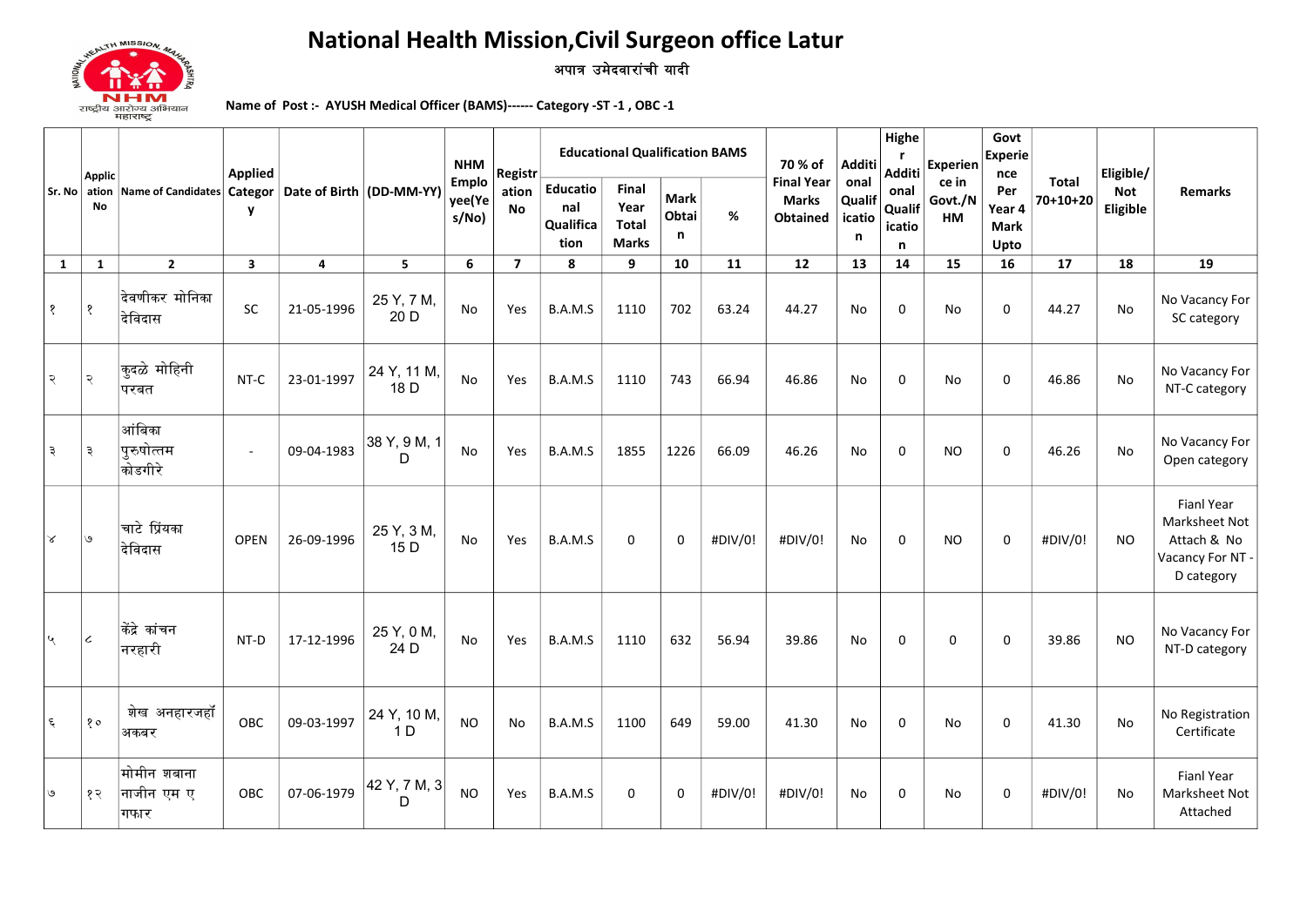|              |                                             |                                                          | <b>Applied</b>          |            |                    |                                 |                    | <b>NHM</b>                                  | Registr                                       |                           | <b>Educational Qualification BAMS</b> |                                                      |                               | 70 % of                       | Additi                                        | Highe<br>r<br><b>Additi</b>          | <b>Experien</b>            | Govt<br>Experie<br>nce |                                                     | Eligible/ |  |
|--------------|---------------------------------------------|----------------------------------------------------------|-------------------------|------------|--------------------|---------------------------------|--------------------|---------------------------------------------|-----------------------------------------------|---------------------------|---------------------------------------|------------------------------------------------------|-------------------------------|-------------------------------|-----------------------------------------------|--------------------------------------|----------------------------|------------------------|-----------------------------------------------------|-----------|--|
|              | <b>Applic</b><br>Sr. No $\vert$ ation<br>No | Name of Candidates  Categor   Date of Birth   (DD-MM-YY) | $\mathbf{y}$            |            |                    | <b>Emplo</b><br>yee(Ye<br>s/No) | ation<br><b>No</b> | <b>Educatio</b><br>nal<br>Qualifica<br>tion | Final<br>Year<br><b>Total</b><br><b>Marks</b> | <b>Mark</b><br>Obtai<br>n | %                                     | <b>Final Year</b><br><b>Marks</b><br><b>Obtained</b> | onal<br>Qualif<br>icatio<br>n | onal<br>Qualif<br>icatio<br>n | ce in<br>Govt./N<br>HM                        | Per<br>Year 4<br><b>Mark</b><br>Upto | <b>Total</b><br>$70+10+20$ | Not<br>Eligible        | <b>Remarks</b>                                      |           |  |
| $\mathbf{1}$ | $\mathbf{1}$                                | $\overline{2}$                                           | $\overline{\mathbf{3}}$ | 4          | $5\phantom{.0}$    | 6                               | $\overline{7}$     | 8                                           | 9                                             | 10                        | 11                                    | 12                                                   | 13                            | 14                            | 15                                            | 16                                   | 17                         | 18                     | 19                                                  |           |  |
| $\epsilon$   | १५                                          | कोंडापुरे किरण<br>∣मनोजकुमार                             | <b>OPEN</b>             | 20-12-1996 | 25 Y, 0 M,<br>21 D | <b>NO</b>                       | Yes                | B.A.M.S                                     | 1110                                          | 751                       | 67.66                                 | 47.36                                                | No                            | $\Omega$                      | 4<br><b>MONTHS</b><br>20 DAYS<br>COVID-<br>19 | 0                                    | 47.36                      | No                     | No Vacancy For<br>Open category                     |           |  |
| $\varsigma$  | १७                                          | आय्या वैशाली<br>रामराव                                   | OPEN                    | 05-08-1984 | 37 Y, 5 M, 5<br>D  | <b>YES</b>                      | Yes                | B.A.M.S                                     | 1860                                          | 1212                      | 65.16                                 | 45.61                                                | No                            | $\mathbf 0$                   | 13 Y 3 M<br>22 D                              | 20                                   | 65.61                      | <b>NO</b>              | No Vacancy For<br>Open category &<br>No AGE Proof   |           |  |
| 80           | १८                                          | सय्यद शहझादी<br>तझीन मुख्तार<br>अहेमद                    | <b>OPEN</b>             | 01-04-1997 | 24 Y, 9 M, 9<br>D  | <b>NO</b>                       | Yes                | B.A.M.S                                     | 1100                                          | 696                       | 63.27                                 | 44.29                                                | No                            | 0                             | No                                            | $\mathbf 0$                          | 44.29                      | <b>NO</b>              | No Vacancy For<br>Open category                     |           |  |
| $\zeta$      | १९                                          | माशाळकर पल्लवी<br>∣बाबुराव                               | OPEN                    | 01-06-1989 | 32 Y, 7 M, 9<br>D  | <b>YES</b>                      | Yes                | B.A.M.S                                     | 2350                                          | 1620                      | 68.94                                 | 48.26                                                | No                            | $\Omega$                      | 1 Y 1 M<br>23 Days                            | 4                                    | 52.26                      | <b>NO</b>              | No Vacancy For<br>Open category                     |           |  |
| १२           | २०                                          | राठोड विद्या<br>काशिनाथराव                               |                         | 02-03-1988 | 33 Y, 10 M,<br>8 D | <b>NO</b>                       | Yes                | B.A.M.S                                     | 1860                                          | 1090                      | 58.60                                 | 41.02                                                | No                            | $\mathbf 0$                   | 6 M<br><b>BVG</b>                             | 0                                    | 41.02                      | <b>NO</b>              | No Caste<br>certificate<br>Attached                 |           |  |
| १३           | २४                                          | काळे रुपेशकुमार<br>गोविंदराव                             | $\sim$                  | 10-05-1987 | 34 Y, 8 M, 0<br>D  | <b>YES</b>                      | Yes                | B.A.M.S                                     | 2350                                          | 1345                      | 57.23                                 | 40.06                                                | No                            | 0                             | No                                            | 0                                    | 40.06                      | No                     | No Vacancy For<br>NT-C category                     |           |  |
| १४           | २५                                          | गोविंदवार कल्पना<br>दिनकरराव                             | $\omega$                | 03-02-1966 | 55 Y, 11 M,<br>7 D | <b>NO</b>                       | Yes                | B.A.M.S                                     | 1750                                          | 1081                      | 61.77                                 | 43.24                                                | No                            | 0                             | 4 M 26<br>Day                                 | 0                                    | 43.24                      | No                     | Age Bar & No<br>Caste<br>Mentioned &<br>Certificate |           |  |
| १५           | २६                                          | शेख नाजिया<br>यास्मीन चॉंद                               | <b>OPEN</b>             | 19-03-1997 | 24 Y, 9 M,<br>22 D | <b>NO</b>                       | Yes                | B.A.M.S                                     | 1100                                          | 745                       | 67.73                                 | 47.41                                                | No                            | 0                             | No                                            | 0                                    | 47.41                      | No                     | No Vacancy For<br>Open category                     |           |  |